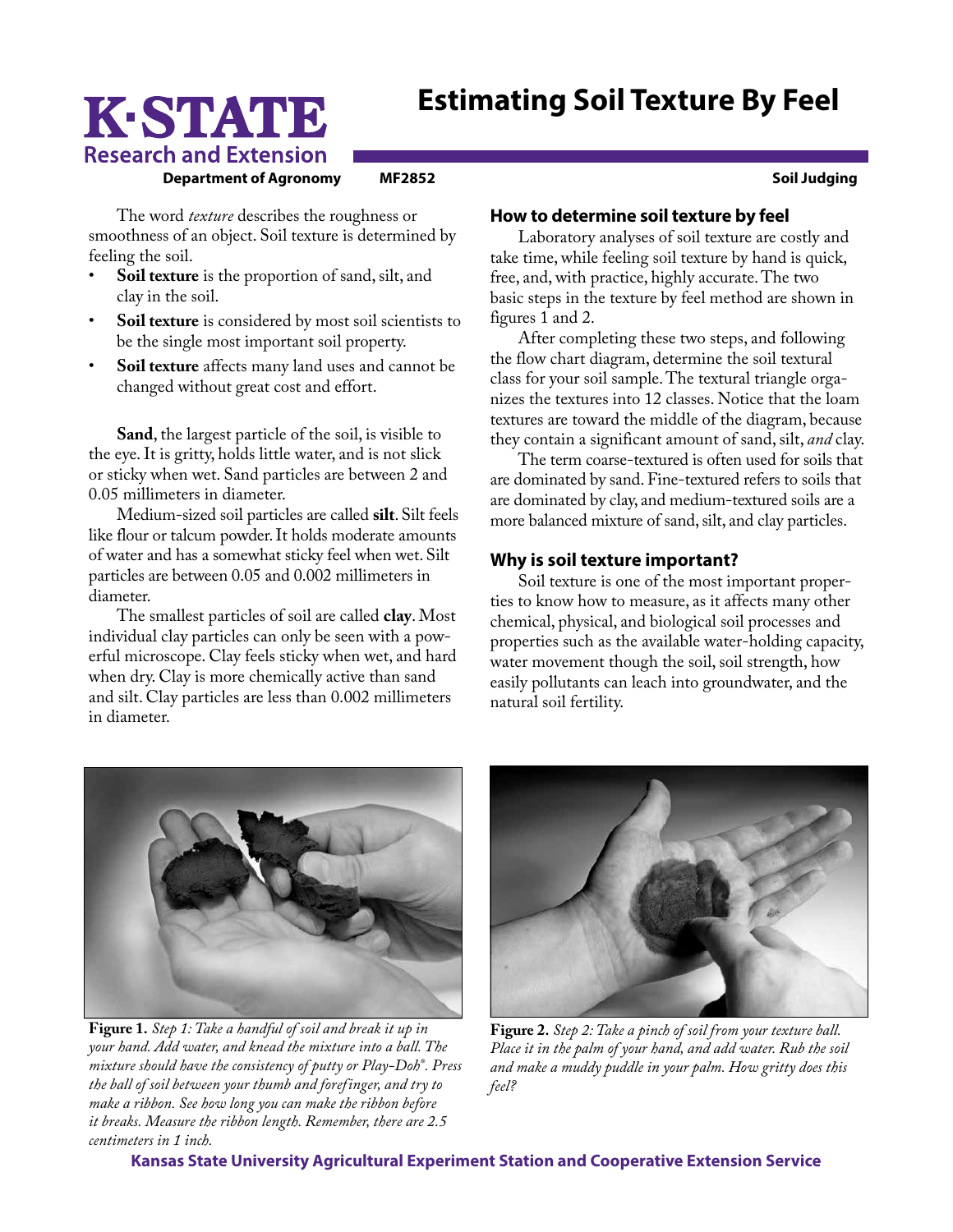#### **Soil Properties Related to Texture**

|                                                          | Coarse | <b>Medium</b> | <b>Fine</b> |
|----------------------------------------------------------|--------|---------------|-------------|
| Water storage                                            | Low    | Medium        | High        |
| Water movement                                           | Low    | Medium        | High        |
| Power needed for digging or tillage                      | Low    | Medium        | High        |
| Wind or water erosion (Ease of particle detach-<br>ment) | High   | Medium        | Low         |
| Wind or water erosion (Ease of transport)                | Low    | Medium        | High        |
| Plant nutrient storage                                   | Low    | Medium        | High        |
| Contaminant movement                                     | High   | Medium        | Low         |

## **Soil Textural Classes**

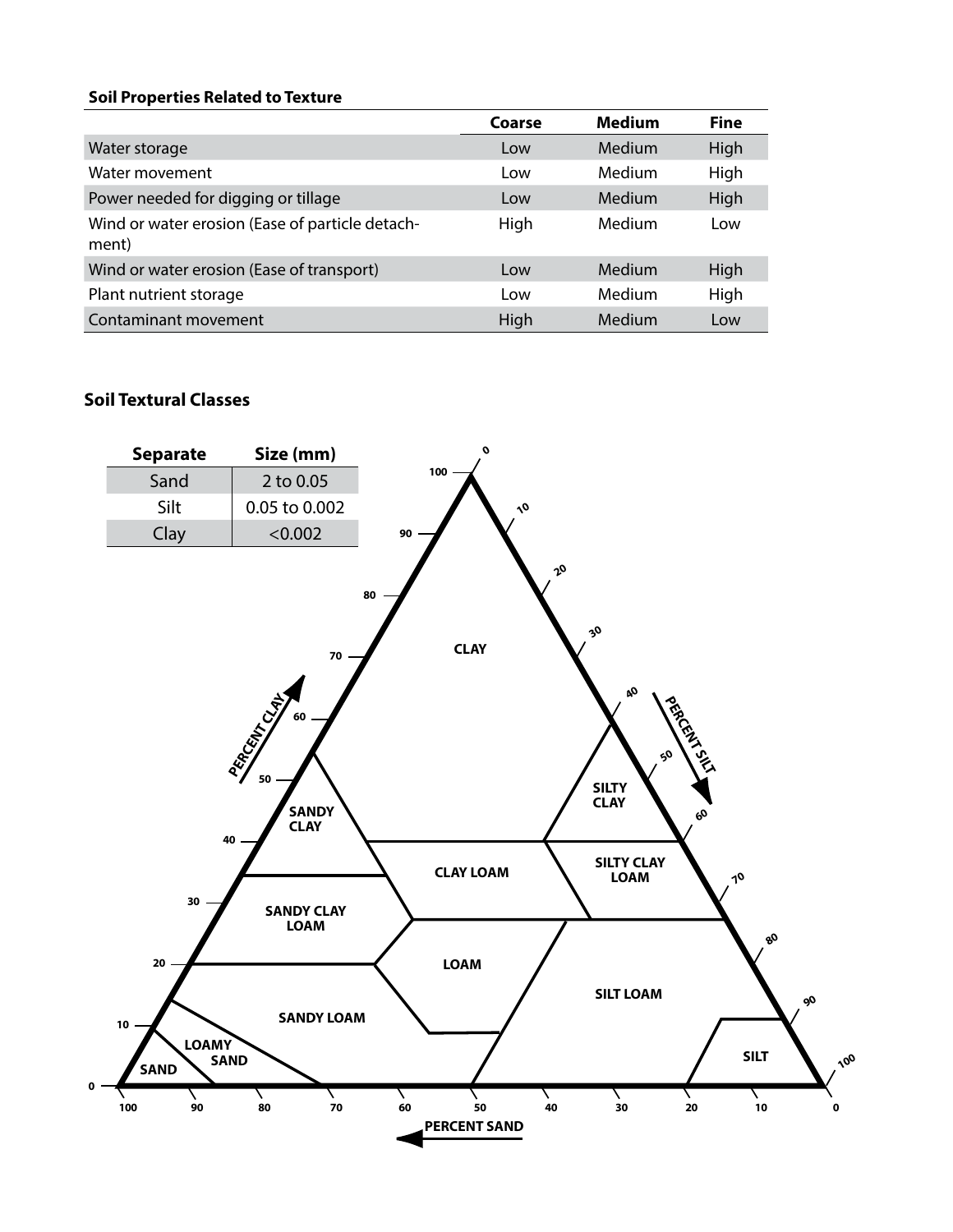